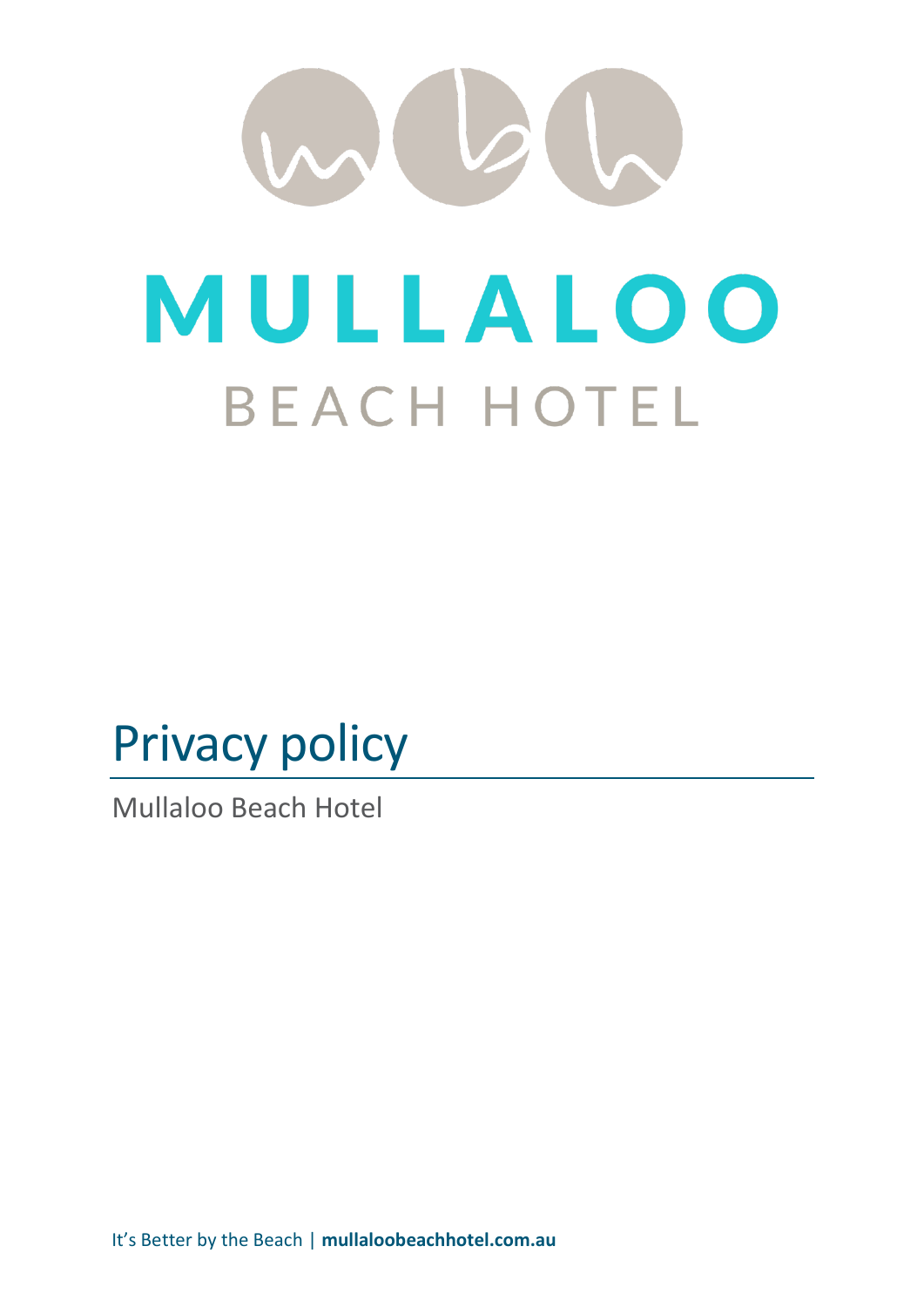## <span id="page-1-0"></span>**Contents**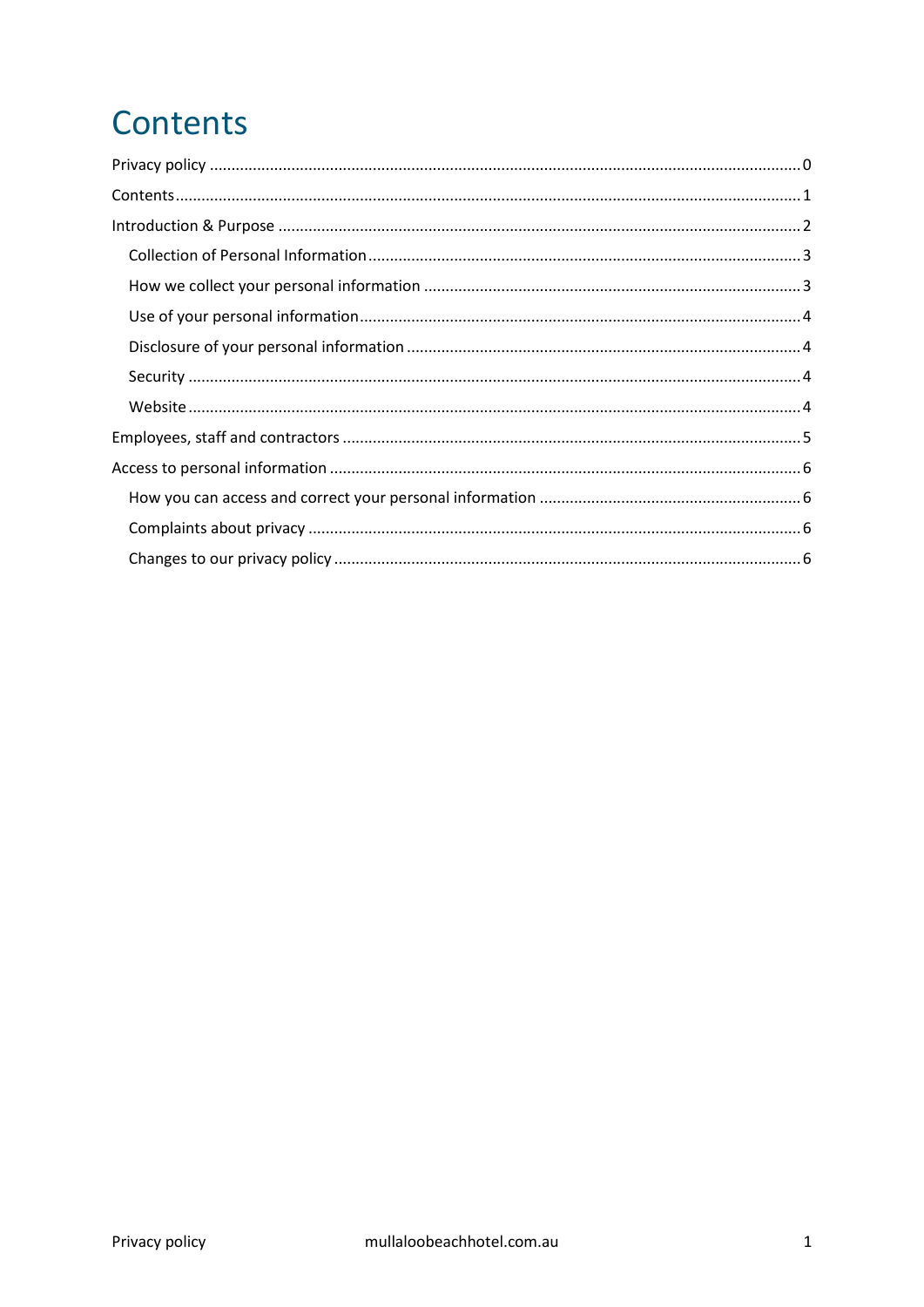## <span id="page-2-0"></span>Introduction & Purpose

Mullaloo Beach Hotel (**we, our, us, the Company**) acknowledges the significance of safeguarding your privacy and personal information. Our Company operates within the bounds of the Australian Privacy Principles (**APP**s) in the *[Privacy Act 1988](http://www.comlaw.gov.au/Details/C2014C00076)* (Cth) (the **Privacy Act**). This Act regulates how organisations collect, use, disclose and store personal information, including sensitive information. The Act also stipulates how individuals may gain access to and/or correct records of their personal information. We recognize your rights to privacy under the Privacy Act and we comply with all the Privacy Act's conditions in respect of the collection and administration of your personal information.

This policy also covers the following sections of our business, which all operate under the entity of Mullaloo Beach Hotel:

- 1. Mullaloo Beach Hotel Suites / Accommodation
- 2. Mullaloo Beach Hotel Restaurant & Bar;
- 3. Oceanside Fish & Chips;
- 4. Rennet Pty Ltd T/A Mullaloo Beach Hotel

Therefore, the Company refers to all entities listed here.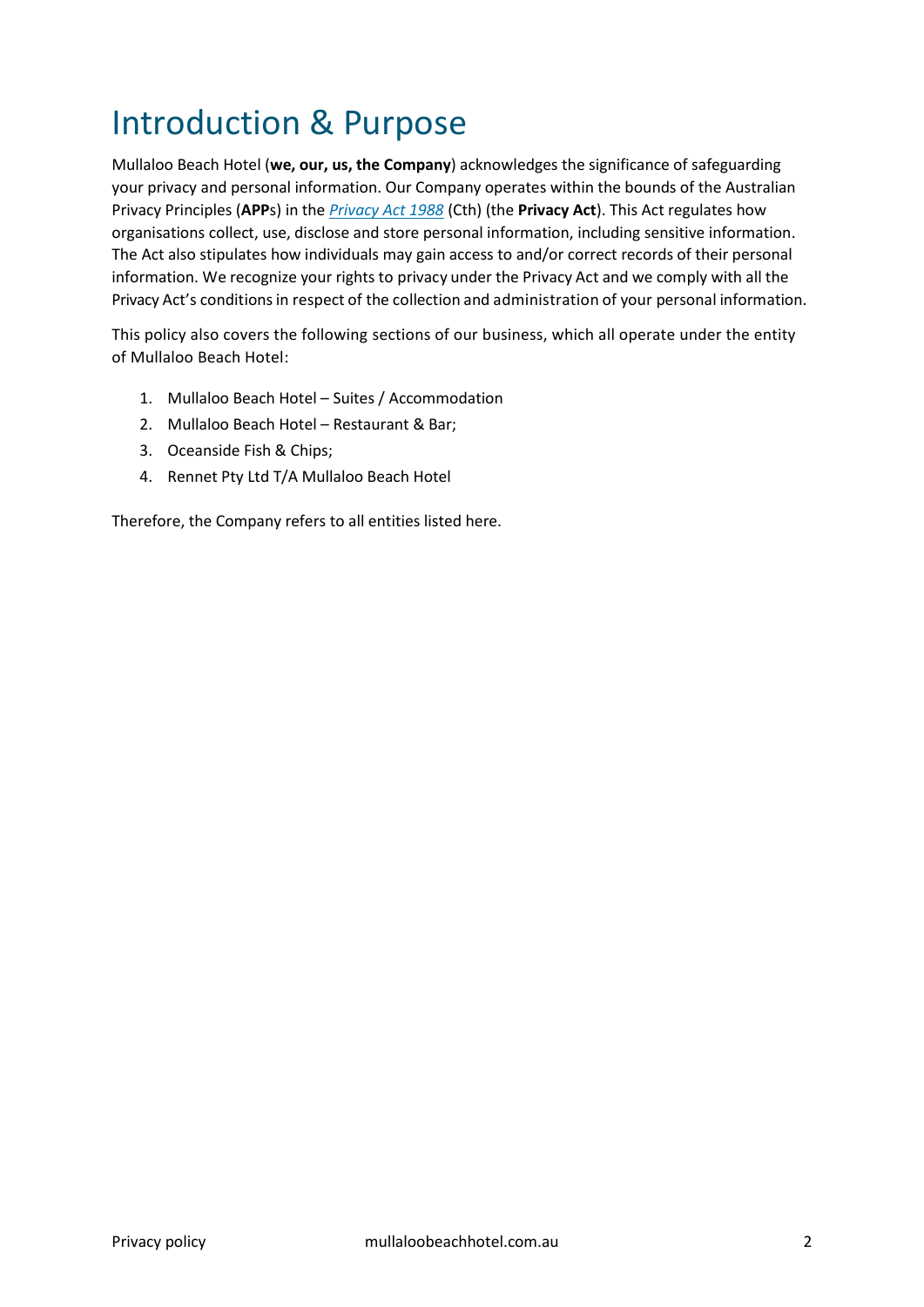#### <span id="page-3-0"></span>Collection of Personal Information

The collection of personal information by the Company is done so in a manner that is necessary to conduct its business activities. The Company will only use and disclose your personal information in accordance with the Privacy Act and for the purpose with which it was collected.

The term 'personal information' is used with the same meaning as stipulated in the Privacy Act. For general purpose any information

The type of personal information we may collect includes, but is not limited to:

- name;
- mailing and/or street address;
- email address;
- telephone contact number;
- facsimile number;
- age and/or birth date;
- financial or credit information
- 'sensitive information' as per the Privacy Act (ie. Health information)
- photographic images and/or pictorial representations;
- information about the products and services you purchase, together with any additional information necessary to conduct a business transaction with you.
- Cookies and clickstream data
- information you provide to us through our company systems, customer feedback forms, surveys or dealings with staff through any medium.

#### <span id="page-3-1"></span>How we collect your personal information

Personal information is collected directly or indirectly from you. The ways in which we collect personal information may include, but is not limited to:

- Use of our website and web-based or mobile-based platforms;
- Phone or in-person communication;
- through written communication with you in all mediums including email, text, website chat functions and paper.
- when you complete an application or forms either electronically or hard copy.
- We may receive personal information via a third party. In this circumstance all information will be protected in line with this policy.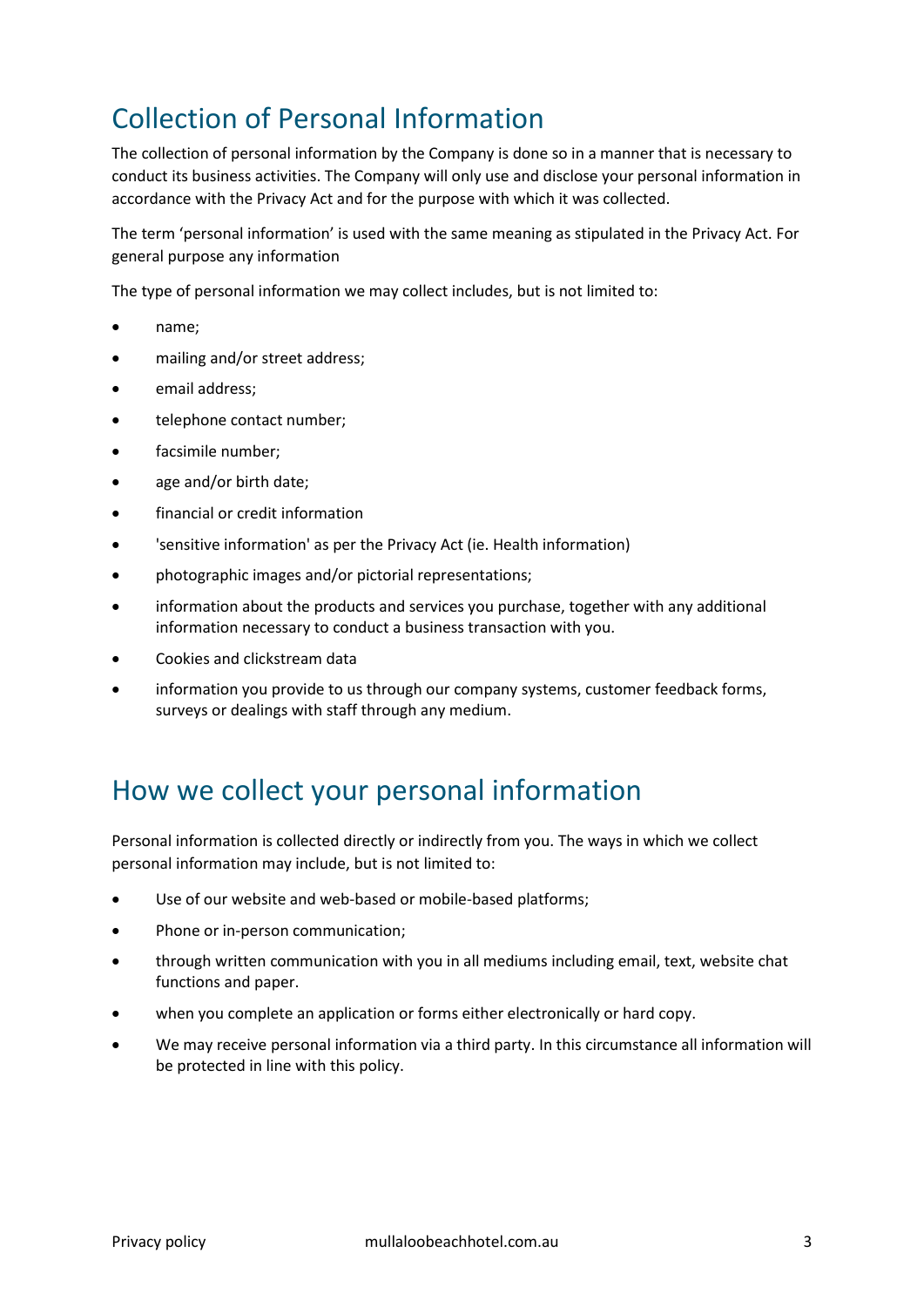#### <span id="page-4-0"></span>Use of your personal information

We use your personal information in order to perform our business activities and to provide the best possible quality of service and products to employees and customers. We aim to continually improve our products and services and use of your personal information may assist us in this aim.

#### <span id="page-4-1"></span>Disclosure of your personal information

Personal information may be disclosed to, but not limited to, the following:

- our employees, contractors or service providers for the purposes of operation of our establishment, including face to face customer service, website or our functions, fulfilling requests by you for products or services.
- Third parties, such as suppliers, with whom the Company has relationships, for business and employment related purposes.
- any organisation for any purpose with which you request and consent to.

We may disclose personal information to third parties who are located overseas for the purpose of business or employment. We take reasonable steps to ensure that personal information is handled in accordance with the Privacy Act. However, it may be subject to region-specific legislation.

Your personal information will be handled as described in this privacy policy unless:

- you consent to an alternative method of handling.
- the disclosure is required under an Australian law or court/tribunal order; or
- is otherwise permitted under the Privacy Act.

#### <span id="page-4-2"></span>**Security**

The Company is committed to handling you provide us in a secure manner. We have enable physical, electronic and managerial procedure to safeguard your personal information against unauthorised access, unauthorised disclosure, loss, misuse or interference.

We take reasonable steps to ensure your personal information is protected. However, transmission and exchange of information is carried out at your own risk. We are unable to provide a guarantee that the security of any information that you transmit to us or receive from us is free from the risk of disclosure that is inconsistent with this Privacy Policy.

Personal information may be held in either electronic or hard copy form. Personal information is destroyed or de-identified when no longer needed or required by law.

#### <span id="page-4-3"></span>**Website**

When you use our website [\(www.mullaloobeachhotel.com.au\)](http://www.mullaloobeachhotel.com.au/) the types of information that may be collected include browser type and use information and operating system information etc. The information is aggregated for use to inform us how our site is used for the purpose of improving services.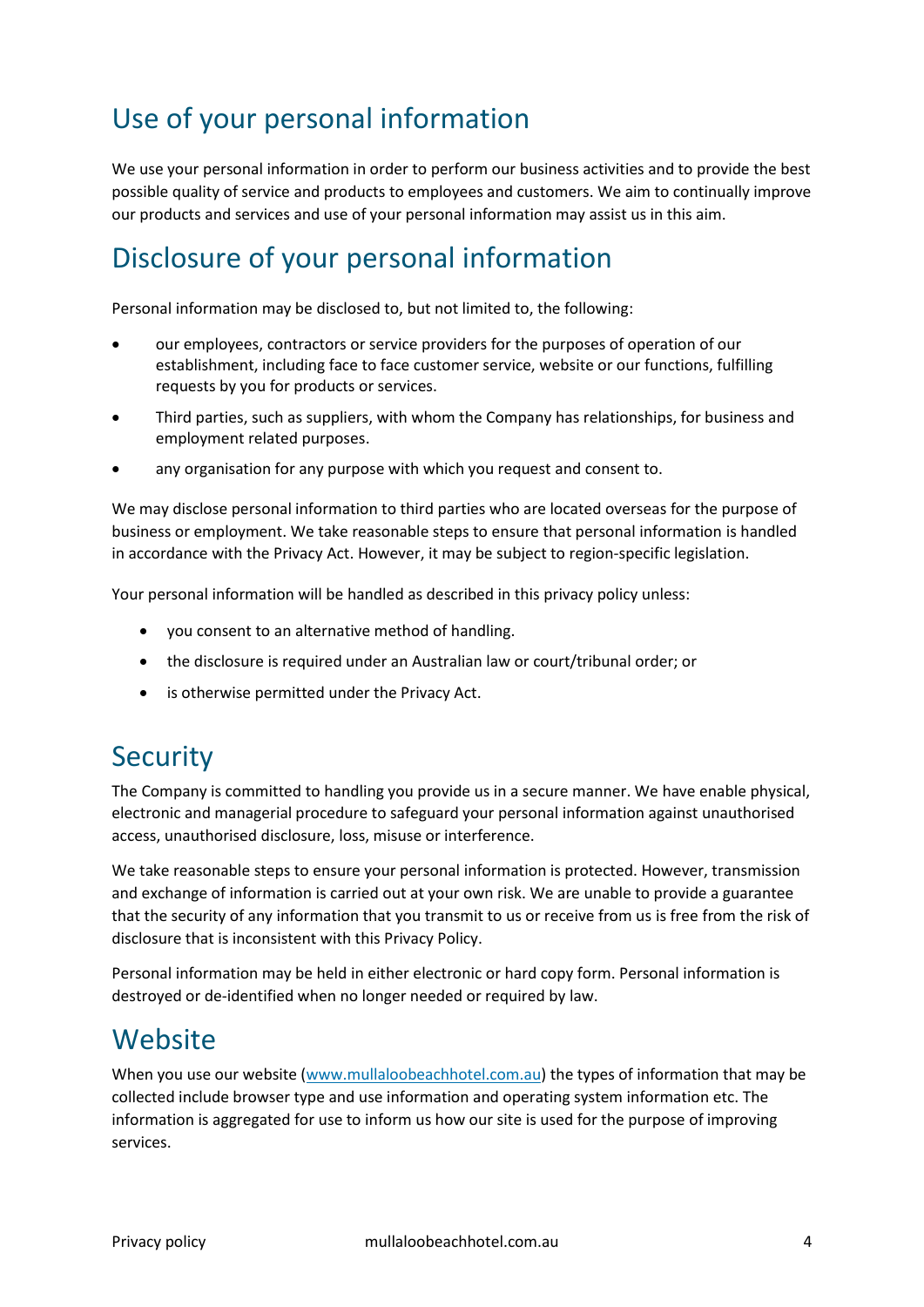We may also use small files that can identify users called Cookies. These are not malicious programs, and your browser usually accepts cookies. You may disable cookies, but this will prevent full use of our website features. Our website also contains links to third party websites that are not owned by the Company. This means we have no control over privacy practices implemented by the third party. If you use a link to a third party through our website, our Company does not endorse or sponsor these websites and encourage users to read the privacy policy for any third party website that collects personal information.

### <span id="page-5-0"></span>Employees, staff and contractors

We collect and handle information for employment purposes for staff and contractors, and to lawfully manage the employment cycle of all staff and contractors.

Personal information we may collect and hold includes:

- Personal details including contractual arrangements.
- Referee and emergency contact details;
- Job applications including resume, cv, application forms or similar documents;
- Employment contracts, and other records relating to employment and contractor engagement;
- Salary, pay and leave records;
- Superannuation, taxation and banking details
- Medical certificates and health related information;
- Information related to training, conduct and performance in our Company

We will collect personal information directly from employees, contractors and applicants. We may also collect information from other persons, such as managers, employment service providers, and previous employers.

To manage perceived or actual health and safety risks, in accordance with Government directives through public health orders, we may collect and use your health and other personal information to manage potential, suspected or confirmed cases of COVID-19 or similar conditions.

Your health and other personal information may be disclosed to employees of the Company on a need-to-know basis. We may also be legally required, to disclose your health and other personal information to government organisations, or third parties, including health authorities, for health and safety purposes.